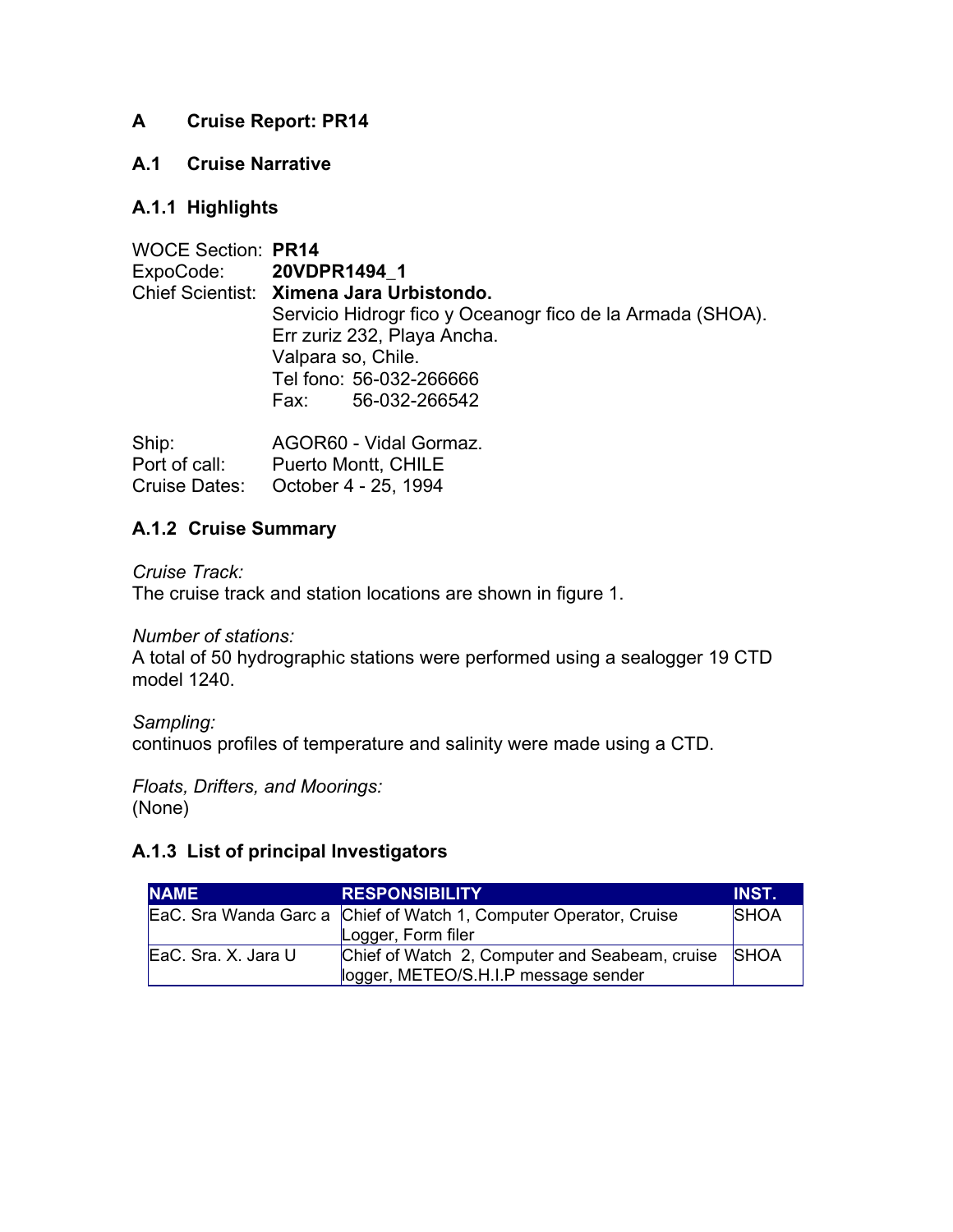## **A.1.4 Scientific Programme and methods**

### *The principal objectives of the cruise were:*

To collect necessary information to develop ocean circulation models to predict decade climatic changes in order to contribute to international WOCE program.

### *Preliminary Results*

### **A.1.5 Major Problems Encountered on the Cruise**

- Hydrographic winch wire showed knots at stations25,26 28 and 30.
- Winch power failure at station 27.
- Winch display problems .
- PC 486 showed malfunctions many times.

### **A.1.6 Other Observations of Note**

#### **A.1.7 List Of Cruise Participants**

| <b>NAME</b>                         | <b>RESPONSIBILITY</b>                | <b>INST.</b> |
|-------------------------------------|--------------------------------------|--------------|
| EaC. Sra. Wanda Garc a L            | Chief of watch 1                     | <b>SHOA</b>  |
| S2.Serv (Oc) A. Sanchez R           | Winch operator                       | <b>SHOA</b>  |
| C1.Serv. (Db. Catr) J. Freire V     | Sampling assistant, XBT launcher     | <b>SHOA</b>  |
| M. Serv. (Oc.Bas.) D. Meza O        | Chemical analysis                    | <b>SHOA</b>  |
| M. Serv. (Oc. Bas.) M. Higueras M   | Rossette maneuver, salinity sampler  | <b>SHOA</b>  |
| C2. (ME. Naveg.) P. Hern ndez G     | Seabeam-Ecosounder-Pinger operator,  | <b>SHOA</b>  |
|                                     | Rossette maneuver                    |              |
| S2. Serv. (Oc) A. Olivares I        | <b>XBT</b> launcher                  | <b>SHOA</b>  |
| M. Serv. (Oc. Bas.) P. Altamirano F | Rossette maneuver, chemical analysis | <b>SHOA</b>  |
| M. Serv. (Oc. Bas.) C. Saavedra M   | Rossette maneuver, water sampler     | <b>SHOA</b>  |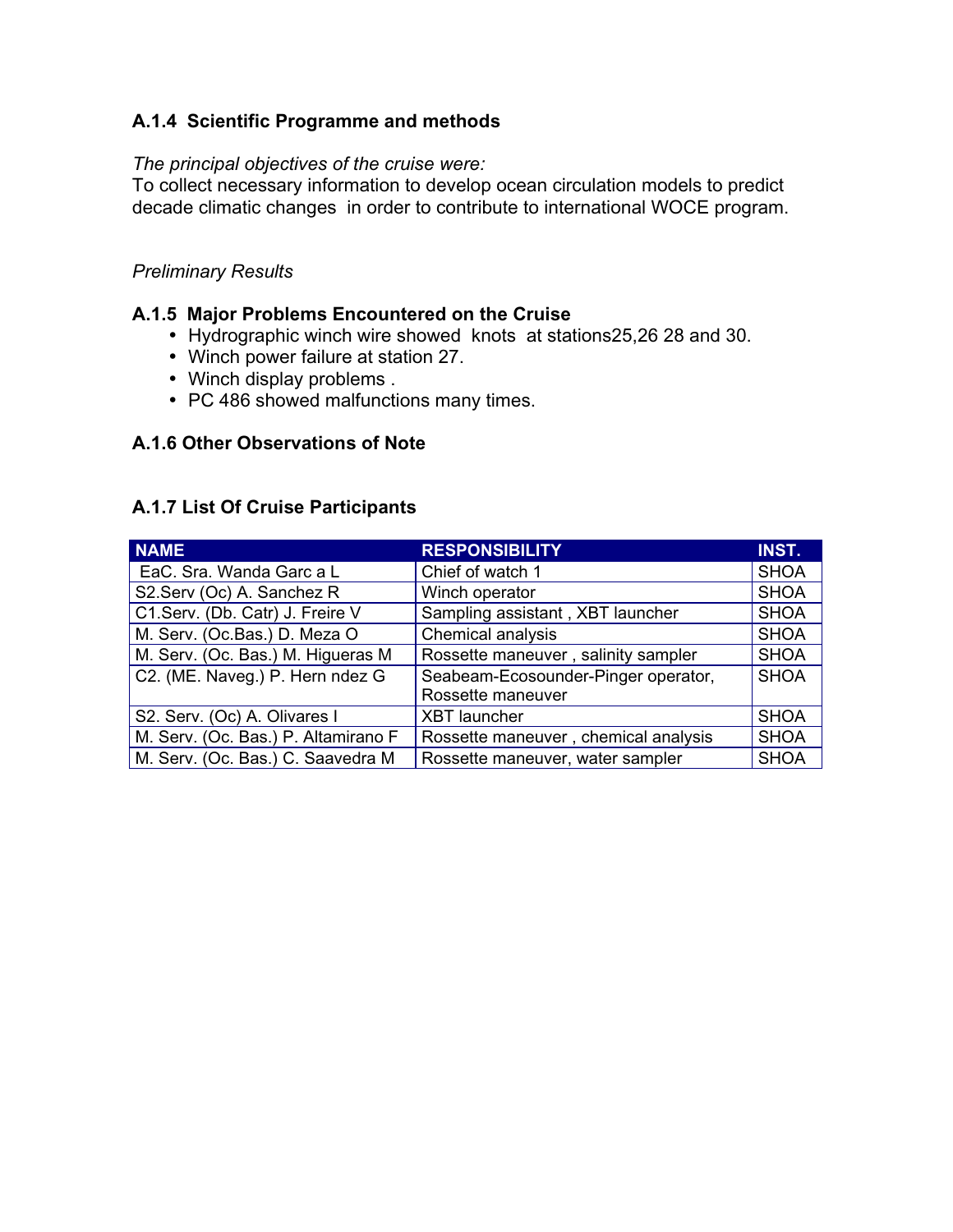# **A.2 Underway Measurements**

# **A.2.1 Navigation:**

(Not available) **A.2.2 Echosounding:**

(Not available)

- **A.2.3 Acoustic Doppler Current Profiler (ADCP):** (None)
- **A.2.4 Thermosalinograph Measurements:** (None)

# **A.2.5 XBTs**

A total of 40 XBT launches (T5 and T7) were performed.

# **A.2.6 Meteorological Measurements**

Meteorological data measured were : wind speed and direction, air temperature, atmospheric pressure.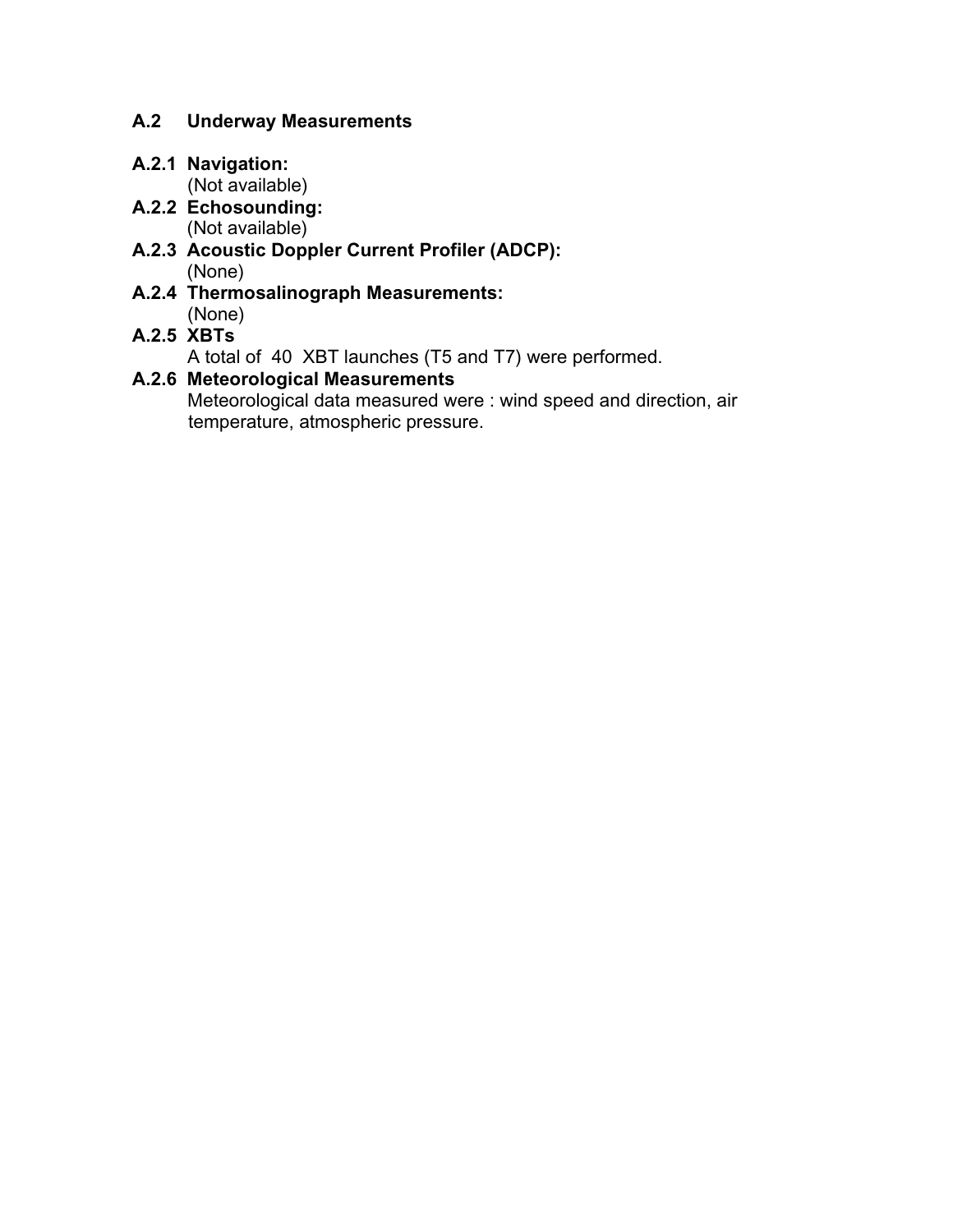### **A.3 Hydrographic Measurement Techniques and Calibration**

- **A.3.1 Sample Salinity Measurements: (Not sampled)**
- **A.3.2 Sample Oxygen Measurements: (Not sampled)**
- **A.3.3 Nutrients:**

**(Not sampled)**

- **A.3.4 CFC:** (Not sampled)
- **A.3.5 Samples taken for other chemical measurements: (None)**

# **A.3.6 CTD Measurements**

The CTD used was a Sealogger-19 model 1240 bought by SHOA in 1992, whose first calibration was made in 1995.

# **A.3.7 CTD Data collection and processing**

Data registry

| <b>Date</b> | <b>STATION</b>        |
|-------------|-----------------------|
| 10/6/94     | 1, 3                  |
| 10/7/94     | 2, 4, 5, 50, 49, 48   |
| 10/8/94     | 47, 46, 32, 33        |
| 10/9/94     | 34, 31, 30            |
| 10/10/94    | 29, 28, 27, 26, 25    |
| 10/11/94    | 24, 23, 22            |
| 10/12/94    | 21, 20, 19, 18        |
| 10/13/94    | 17, 39, 38            |
| 10/14/94    | 37, 36, 35            |
| 10/18/94    | 45, 44                |
| 10/19/94    | 43, 42, 41, 40        |
| 10/20/94    | 16, 15, 14            |
| 10/21/94    | <u>13, 12,</u> 11, 10 |
| 10/22/94    | 9, 8, 7, 6            |

CTD SBE-19 model 1240

It arrived in 1992 and it first calibration was made in 1995. Therefore, the calibration coefficients used were the ones from 1992. Slope and offset were obtained according to the time drift.

*Temperature:*

A= 3.67439294E-03 slope= 1 B= 5.79923710E-04 offset= -0.0011 C= 8.23609887E-06 D= -1.55263735E-06 F0= 2408.120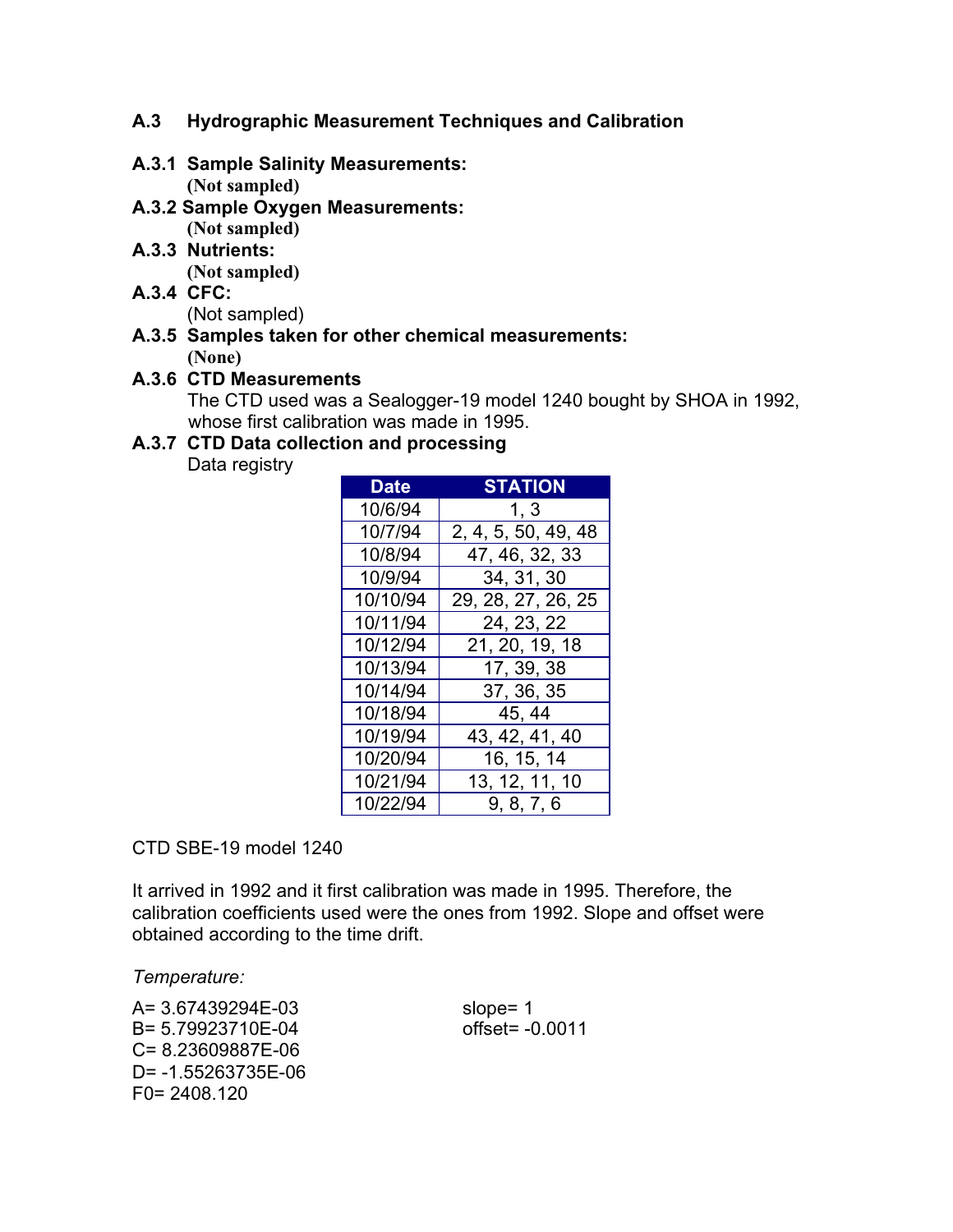| <b>Day</b> | в   | n   | b/n       | post-delta(t) | <b>offset</b> |
|------------|-----|-----|-----------|---------------|---------------|
| 6          | 705 | 850 | 0.8294117 | 0.00129       | $-0.0011$     |
| 7          | 706 | 850 | 0.8305882 | 0.00129       | $-0.0011$     |
| 8          | 707 | 850 | 0.8317647 | 0.00129       | $-0.0011$     |
| 9          | 708 | 850 | 0.8329411 | 0.00129       | $-0.0011$     |
| 10         | 709 | 850 | 0.8341176 | 0.00129       | $-0.0011$     |
| 11         | 710 | 850 | 0.8352941 | 0.00129       | $-0.0011$     |
| 12         | 711 | 850 | 0.8364705 | 0.00129       | $-0.0011$     |
| 13         | 712 | 850 | 0.8376470 | 0.00129       | $-0.0011$     |
| 14         | 713 | 850 | 0.8388235 | 0.00129       | $-0.0011$     |
| 18         | 717 | 850 | 0.8435294 | 0.00129       | $-0.0011$     |
| 19         | 718 | 850 | 0.8447058 | 0.00129       | $-0.0011$     |
| 20         | 719 | 850 | 0.8458823 | 0.00129       | $-0.0011$     |
| 21         | 720 | 850 | 0.8470588 | 0.00129       | $-0.0011$     |
| 22         | 721 | 850 | 0.8482352 | 0.00129       | $-0.0011$     |

b: number of days between calibration and the day of CTD cast. n: number of days between calibrations.

Post-delta (T): temperature-drift value according calibration certificate.

*Conductivity:*

 $M = 2.6$  offset= 0 A= 2.33127200E-03 slope1= 0.999796<br>B= 4.91763158E-01 slope2= 0.999795  $C = -4.12966273E + 0.999999$ D= 5.64959638E-04 slope4=0.999792<br>E= -9.5700E-08 slope5=0.999791

slope2= 0.999795<br>slope3= 0.999794 slope5=0.999791

| <b>Day</b> | b   | n   | b/n       | (Pre-slope)-1 | <b>Slope</b> |
|------------|-----|-----|-----------|---------------|--------------|
| 6          | 705 | 850 | 0.8294117 | $-0.000246$   | 0.999796     |
| 7          | 706 | 850 | 0.8305882 | $-0.000246$   | 0.999796     |
| 8          | 707 | 850 | 0.8317647 | $-0.000246$   | 0.999795     |
| 9          | 708 | 850 | 0.8329411 | $-0.000246$   | 0.999795     |
| 10         | 709 | 850 | 0.8341176 | $-0.000246$   | 0.999795     |
| 11         | 710 | 850 | 0.8352941 | $-0.000246$   | 0.999795     |
| 12         | 711 | 850 | 0.8364705 | $-0.000246$   | 0.999794     |
| 13         | 712 | 850 | 0.8376470 | $-0.000246$   | 0.999794     |
| 14         | 713 | 850 | 0.8388235 | $-0.000246$   | 0.999794     |
| 18         | 717 | 850 | 0.8435294 | $-0.000246$   | 0.999792     |
| 19         | 718 | 850 | 0.8447058 | $-0.000246$   | 0.999792     |
| 20         | 719 | 850 | 0.8458823 | $-0.000246$   | 0.999792     |
| 21         | 720 | 850 | 0.8470588 | $-0.000246$   | 0.999792     |
| 22         | 721 | 850 | 0.8482352 | $-0.000246$   | 0.999791     |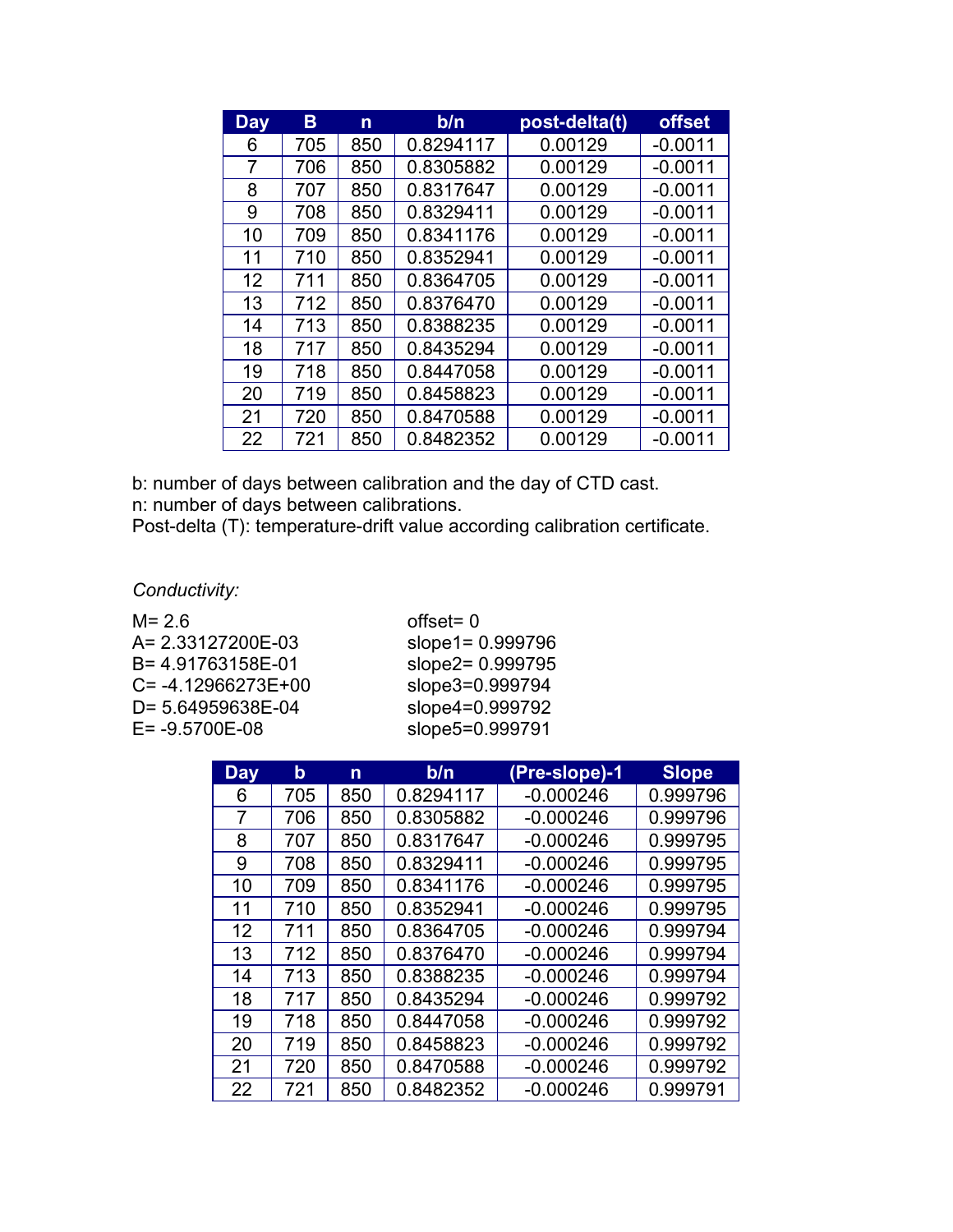Therefore, five \*.con configuration files were created ( PR14 A.con to PR14E.con)

*Pressure*

A0= 4966.795  $A1 = -1.301054E + 00$ A2= 1.217797E-08

Step 1

- 1. Convert data from \*.hex to \*.cnv format using DATCNV program and \*.con configuration file.
- 2. Deleting negatives velocities using the leewoce.bas program
- 3. Checking and cleaning the header files.
- 4. Computing the average down velocity value (X).
- 5. to apply the AlingCTD program to correct temperature and conductivity time response shift from the CTD sensors.

### Step 2

To apply DATCNV program to average observed values meter by meter.

### Step 3

To apply Winfilter program to filter data after step 2 , using a flexible windows determined by the user.

# **A.3.8 Satellite image acquisition and processing:**

(None)

**A.3.9 Shipboard computing:** (None)

*Note:* All data from WOCE PR14 and SR1 cruises, have been passed to the National Oceanographic Data Centre of Chile (CENDOC) for data management purposes and to be quality controlled according to normal WHPO procedures. Once finished they have been sent to the WOCE Hydrographic Program Office at the Scripps Institution of Oceanography for archival. *The data remain non-public access until new notification.* However, specific authorization will be forwarded to interested scientist if their goals do not overlap SHOA s goals. For major information write to:

### **Ricardo Rojas** Chief of CENDOC Casilla 324 Valparaiso CHILE e-mail rrojas@shoa.cl

who can direct your request to the appropriate decision channels. Do not write directly to Principal Investigators.